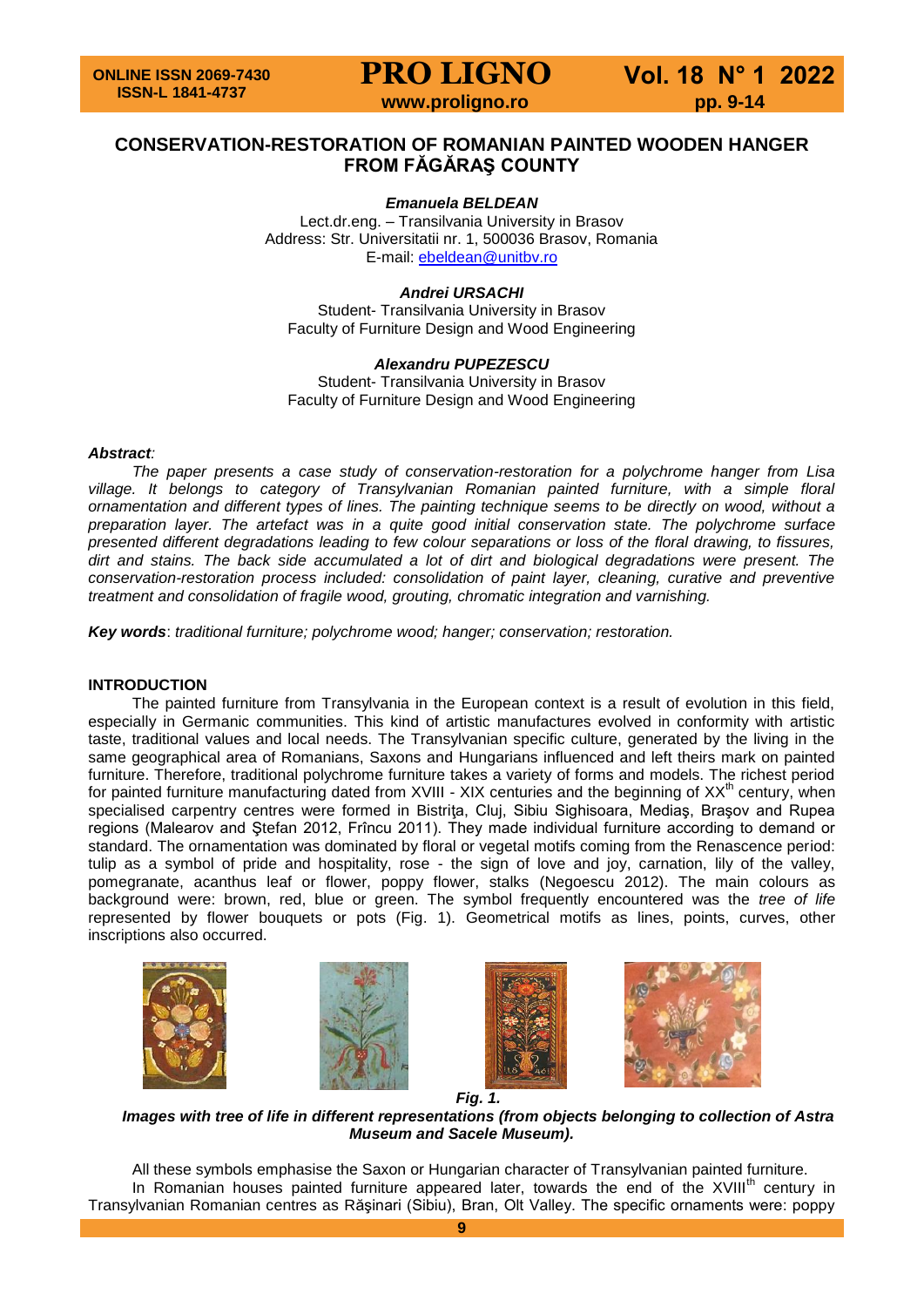# **PRO LIGNO Vol. 18 N° 1 2022 www.proligno.ro pp. 9-14**

flower - the symbol of the night, chicory - the sign of hope, lily - the symbol of innocence, rose - the symbol of love and beauty, the entire decoration being different from the Saxon or Hungarian ones. The manner of painting is simpler with shapes similar to the natural ones or symbolic. The background colour was green olive or dark blue, or red - brown (Malearov and Ştefan 2012, Frîncu 2011). Generally, the colours are darker or coloured spaces alternate with natural coloured wood (Bodiu 2006). The manner of painting and appearance of ornaments are, sometimes, stylised. In the context of freehand drawing the floral symbols are asymmetrical, but regular (Bodiu 2006).

The painted furniture was kept unaltered in Transylvanian houses until the beginning of  $XX<sup>th</sup>$  century, when new veneered furniture penetrates the market. Now, the diversity of polychrome furniture is displayed in many museums in Transylvania or in particular collections [\(https://muzeulastra.ro/,](https://muzeulastra.ro/) [https://www.etnobrasov.ro/muzeu\)](https://www.etnobrasov.ro/muzeu).

The topic of conservation- restoration of polychrome furniture is distinct and challenging and must be approached with gentleness and professionalism. A multitude of degradations with different causes or inappropriate interventions initiate severe consequences on the integrity of the objects and diminish their artistic and cultural value (Olaru 2014, Timar 2003).

#### **OBJECTIVE**

The aim of this paper is to present a case-study of conservation - restoration for a painted hanger from Romanian heritage. The main restoration challenges, specific for polychrome wood were highlighted.

#### **CONSERVATION-RESTORATION OF POLYCHROME HANGER FROM FAGARAS COUNTY**

Each traditional Romanian interior include a lot of objects utilitarian or decorative, produced by inhabitants: furniture, textiles decorated with motifs and chromatics specific to each geographic area, cooking and eating objects or weaving. A common piece of furniture, indispensable in the peasant houses is the hanger for clothes or pottery. Some of them are simple, made of a single piece of wood with hooks from metal or wood or with a secondary horizontal element for plates placing and displaying (Fig. 2). The object is originated from Lisa village, situated in Land of Fagaraş, a place full of history, spirituality and traditions (Stefureac 2015, Sorea and Csesznek 2020). It is dating probably from the beginning of  $XX<sup>th</sup>$  century (Fig. 3).



*Fig. 2.*

*Hanger from peasant interiors, similar with the case study, with a superior element for plates exhibition [\(https://intraconstruct.ro/blog/renovari-case-traditionale-romanesti-in-50-imagini/\)](https://intraconstruct.ro/blog/renovari-case-traditionale-romanesti-in-50-imagini/).*



*Fig. 3. The painted hanger considered in this study (initial state).*

It is made from resinous wood with dimensions of 150cm long and 30cm wide and has a fix construction. The following parts compose the object: a main rectangular front board with holes for fixing along the wall and 7 metallic hooks (1), two elements fixed by the first to create a cornice with a round edges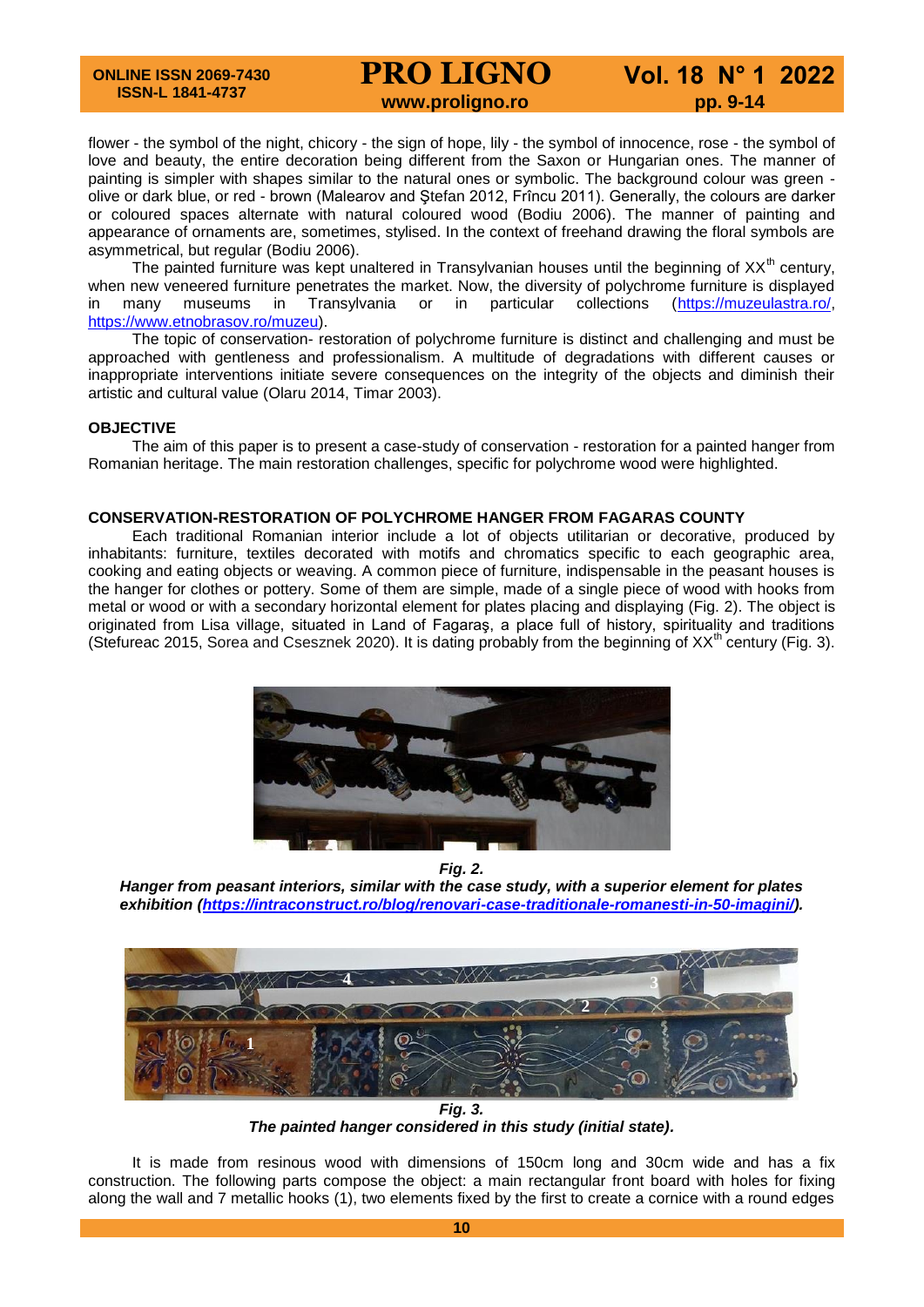(2) and on the top there are two vertical short elements (3) lap jointed with the upper horizontal element for plate's exhibition (4). The joints were fixed by nails and very rough.

The front surface is covered by painting. The technique seems to be simple, directly on wood, without a preparation layer. In this situation, a typical rough surface could be prepared on purpose for a better adhesion of the priming layers. Primarily the artisan used a blue, green and red-brown background and after he overpainted floral and vegetal motifs on the main board, or geometrical lines on the upper elements. The ornamental floral motifs occur in red, white and blue colours. Most likely the hanger was cut in the latest years because the drawing is interrupted on the both ends (Fig. 3). It was a common practice to relocate the object, because the initial dimensions were as large as the room.

#### **Initial state of conservation**

The degradation causes are numerous starting with quality of materials, manufacturing technique, ageing phenomenon and external factors: environmental, human inappropriate interventions or use. The artefact was in a quite good initial conservation state. It was observed that the wood substrate was of low quality, with knots and rough surfaces, not planed (visible especially on the back side – Fig. 4a). Therefore, the surface and the spaces between the joints accumulated a lot of dirt. Some whitish spots could indicate a biological slight attack and few inactive insect galleries were observed (Fig. 4b). Small areas with fragile wood were identified. Around the nails black spots were evident (Fig. 4c).



*Fig. 4. Defects on the back side of the object.*

The polychrome surface presented different degradations leading to few colour separations or loss of the floral drawing, to fissures, dirt and stains including bitumen spot. Big open crack of wood substrate, covering almost half of the length of the object occurred and affected the painted layer (Fig. 5a). Also, around the holes for hanging there were ruptures of material and fibre separation (Fig. 5b) due to the functional wear. The original colours were faded and dusty.





*Fig. 5. Degradation of wood substrate.*

The brown painted area seemed to be the most affected (Fig. 6a). The background looked to be thinner and less adherent than blue or green ones. The knot areas cracked and degraded the painted layer. Some areas presented crackling of painting layer especially on the red, blue and white colours (Fig. 6b). The metal elements had some problems o corrosion and a thin layer of rust covered them.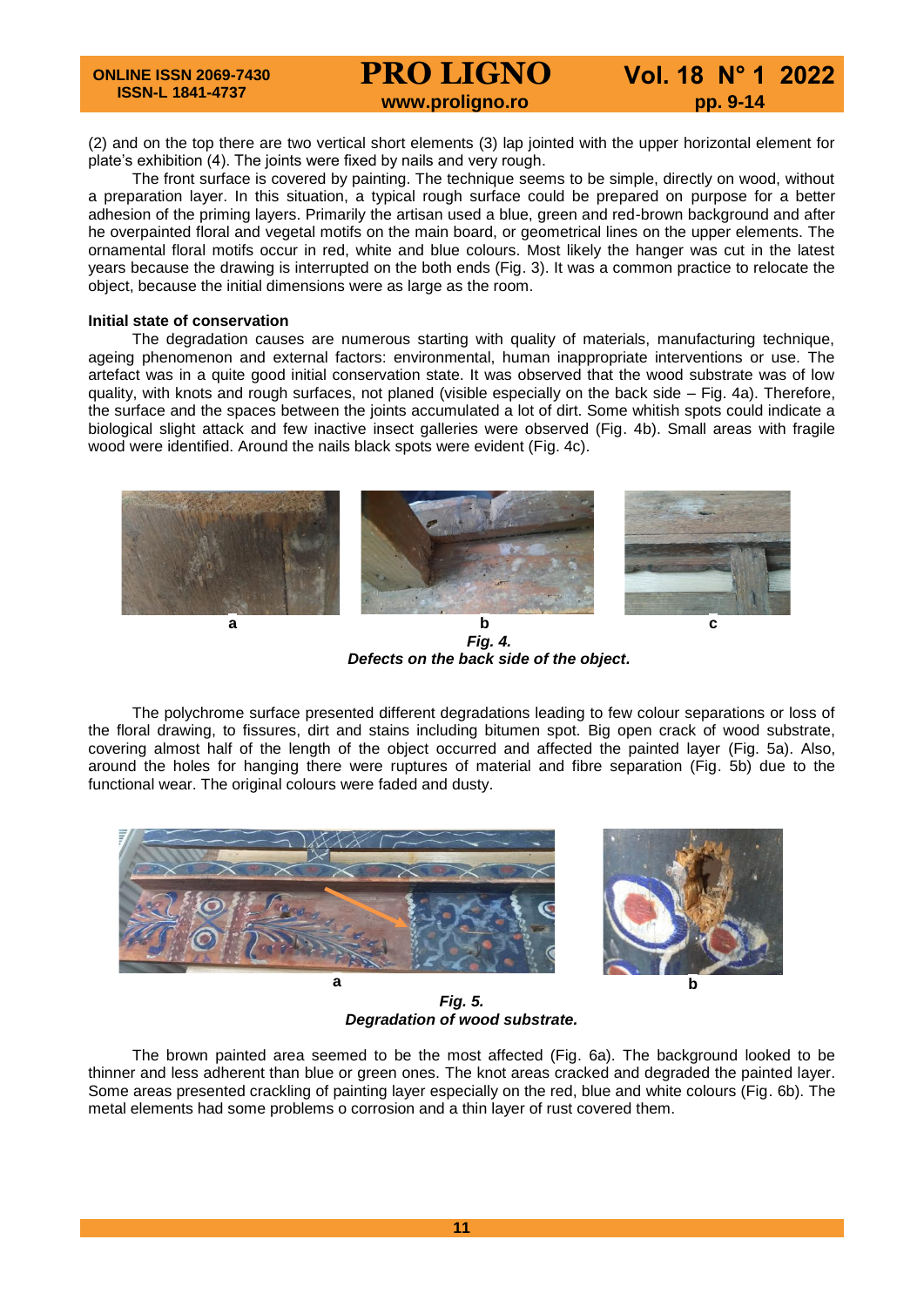# **www.proligno.ro pp. 9-14**

**PRO LIGNO Vol. 18 N° 1 2022**





*Fig. 6. Different degradations of painting layer revealed by dirt, fissures, colour separation.*

#### **Conservation and Restoration**

The unstable painted layer was consolidated by brushing fish glue (water solution of 6%) and applying Japanese paper on the surface, followed by hot pressing with spatula at 65°C and then cold pressing (Fig. 7a). The paper is next gently removed with cotton pads, moistened in water at room temperature. This procedure was repeated because some areas, especially red and blue colours were very cracked.

The insect galleries from the back of wooden substrate were injected with insecticide Decis in ethyl alcohol. After conditioning, the frail wood areas were consolidated with Paraloid B72 (solution of 5% in ethyl acetate).

The cracks in painted wood surface were filled with putty prepared as a mixture of calcium carbonate and fish glue 6%. The procedure was repeated after 24h until the filing in excess. Prior, a layer of fish bone of 4% was used as primer. After drying of putty, a polishing with a cork and water equalise the surface (Fig. 7b, c).

The cleaning was the next step in conservation. The approach was different on unpainted and painted surfaces. After pre-testing different solutions the unpainted area was cleaned with Pronto cleaning solution for wood.

For the painted area a standard cleaning solutions containing turpentine, ethyl alcohol, and linseed oil were tested initially. Then a solution consisting of 50% isopropyl alcohol, 25% ammonia, 25% water was employed (Fig. 7d). The operation was gentle because the intense blue and brown colours were more sensitive, at risk of removal. Chromatic integration was performed with water-based colours in "lines" and "points" technique, on limited areas, only necessary (Fig. 7e, f).

In the following images are presented the sequences of conservation-restoration process.



*Fig. 7. Steps in restoration of painted surface.*

The painted surface was finished with Dammar varnish in turpentine (12% concentration) in a thin layer.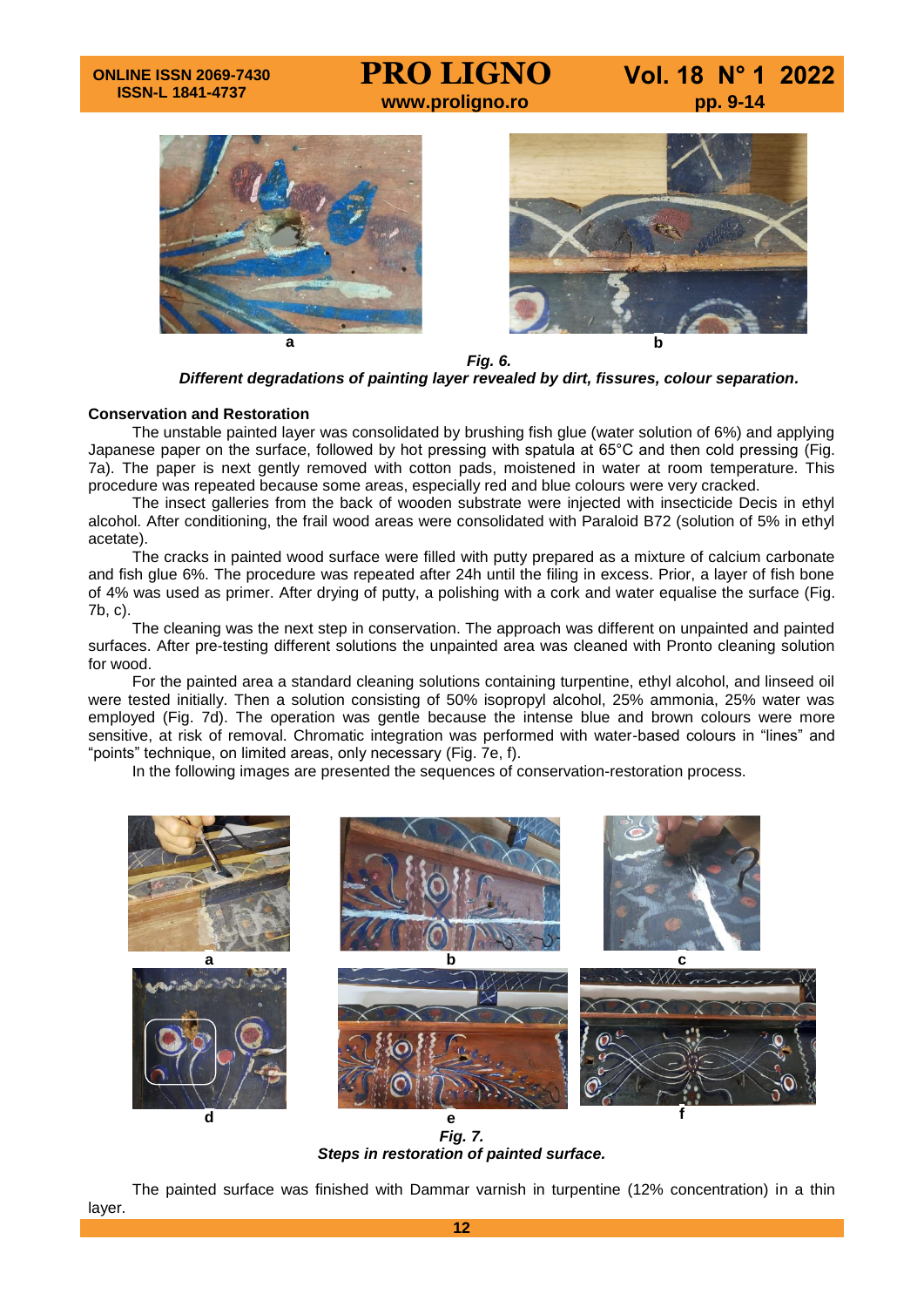## **PRO LIGNO Vol. 18 N° 1 2022 www.proligno.ro pp. 9-14**

Also, the back side was protected with insecticide-fungicide primer Proxilin, brushed in excess (Fig. 8a).

The metal hooks were dismantled, treated by Complexon (enveloped in wet cotton padding for 24h) and then washed and degreased with alcohol.



*Fig. 8. Appearance of wood and metal after treatment.*

In order to prevent further rusting, a final treatment with tannin (solution10% in water) was applied on preheated surfaces. This gave a nice black aspect to the metallic elements (Fig. 8c).

The final state after restoration is illustrated in Fig. 9.



*Fig. 9. The final state of wooden painted hanger.*

#### **CONCLUSIONS**

Considering the wide variety of painted furniture from Transylvania, the conservation-restoration of these objects is a challenge with every case study.

The restoration of the polychrome artefact was carried out in accordance with code of ethics, maintaining his artistic significance and authenticity.

Moreover, the hanger presented in this paper is important for understanding the typology and decoration of Romanian furniture and also for learning more about traditions, crafts, communities and their involvement in cultural heritage protection and promotion.

Valuable information, helpful for conservators and restorers can be obtained by scientific investigation of pigments. In this case, no necessity for such procedure was established.

#### **REFERENCES**

Babita LL, Timar MC (2015) Conservation of polychrome wood. Principles and case study. Pro Ligno 11(4):545-552.

Bodiu A (2006) Ornamentica mobilierului ţărănesc din Transilvania. CJ Cluj, Centrul pentru promovarea culturii tradiționale Cluj. Accesed at [https://pdfslide.net/documents/aurel-bodiu-ornamentica-mobilierului](https://pdfslide.net/documents/aurel-bodiu-ornamentica-mobilierului-taranesc-56877191eea0c.html)[taranesc-56877191eea0c.html](https://pdfslide.net/documents/aurel-bodiu-ornamentica-mobilierului-taranesc-56877191eea0c.html)

Frîncu R (2011) Meşteşug şi culoare (Craft and Colour). Obiecte din lemn pictat în colecția Muzeului National Brukenthal. Catalog selective.

Malearov S, Ştefan C (2012) Mobilier pictat transilvanean (Painted Transylvanian furniture). Editura ASTRA Museum, Sibiu.

Negoescu G (2012) Simbolistica ornamenticii mobilierului pictat din spaţiul transilvănean (The symbol of painted ornaments on furniture from Transylvania). In Cibinum 2012. Editura Astra Museum Sibiu: pp. 240- 249.

Olaru V (2014) Painted furniture from Southern Transylvania. 15<sup>th</sup>-18<sup>th</sup> centuries. Abstract of PHD Thesis. Lucian Blaga University from Sibiu.